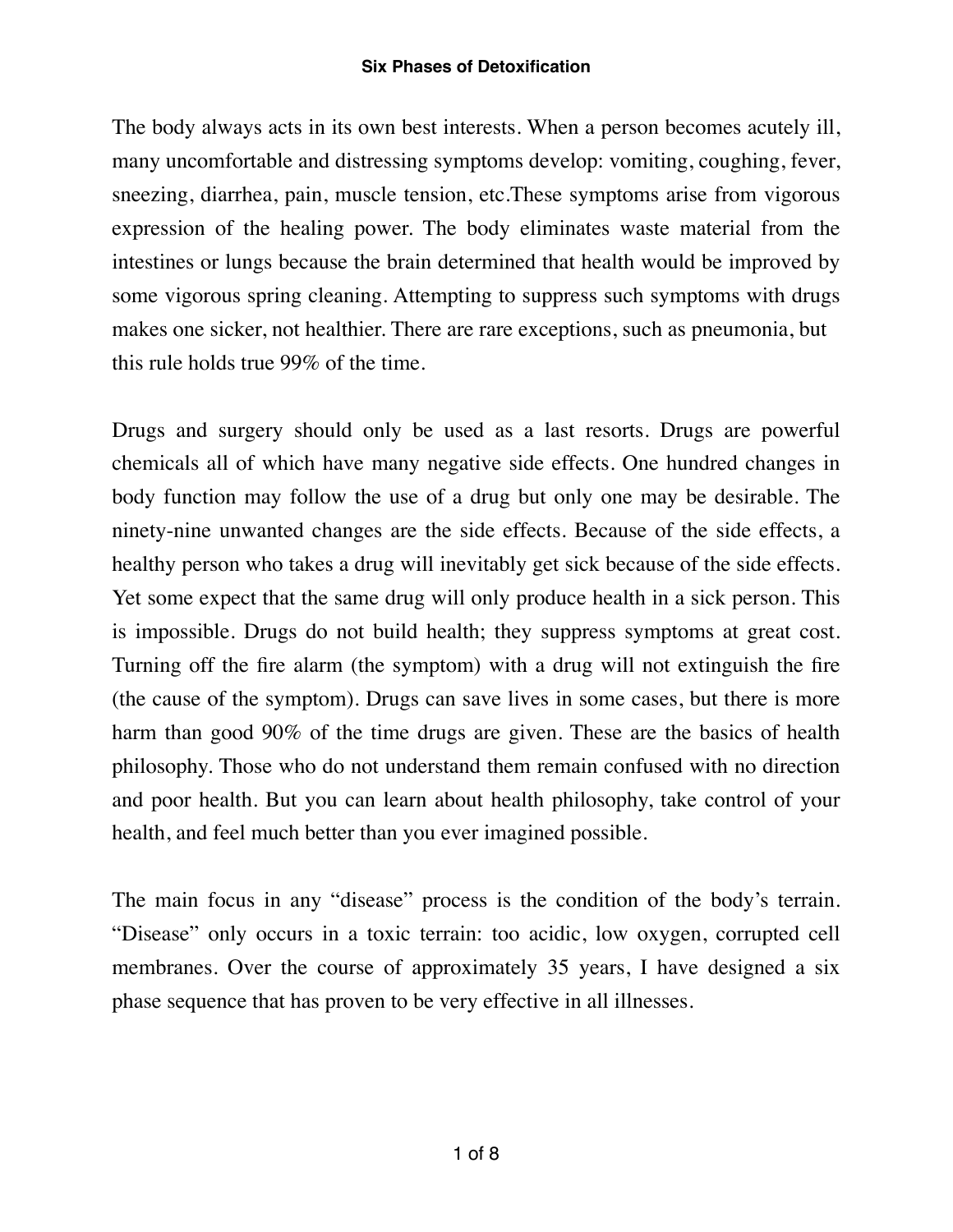The six phases of the nutritional sequence are:

- 1. **Phase I:** Detox the liver, intestines, kidney, lymphatics, and restore a healthy microbiome.
- 2. **Phase II:** Open up the avenues of excretion.
- 3. **Phase III:** Detox the heavy metals.
- 4. **Phase IV:** Remove the chemicals especially the herbicide glyphosate.
- 5. **Phase V:** Reduce the infections.
- 6. **Phase VI:** Remove the vaccines

**Phase I** deals with cleaning the filter, the liver. The blood of the entire body flows through the liver every three minutes. If the liver cannot pull out and dispose of the toxins through the bile efficiently, then the toxins are recirculated and potentially can get redeposited in various organs and tissues throughout the body.

The thirty feet of our intestines represents 60% to 80% of our immune system. Plus the fact that our intestines have a direct connection to our brain via the lymphatic system and the tenth cranial nerve, the vagus. In my professional opinion, neurodegenerative diseases have been increasing at an alarming rate and I believe one of the main reasons is that our intestines have become extremely toxic due to our environment, poor quality food, water, and air. The intestines must be cleansed, healed, and repopulated with healthy microorganisms. Using special detox formulas will greatly facilitate the cleansing of the liver, lymphatics and kidney.

**Phase II** focuses on opening up the avenues of excretion. This involves testing nine different homeopathic remedies to ascertain which one best matches the needs of the patient. First, the filter is cleaned then the sewage system must be opened to enable the toxins to leave the cells and travel to the organs of detoxification.

**Phase III** deals with removing the heavy metals. The most frequently found ones are mercury, cadmium, lead, arsenic, aluminum, and nickel. Interestingly, if the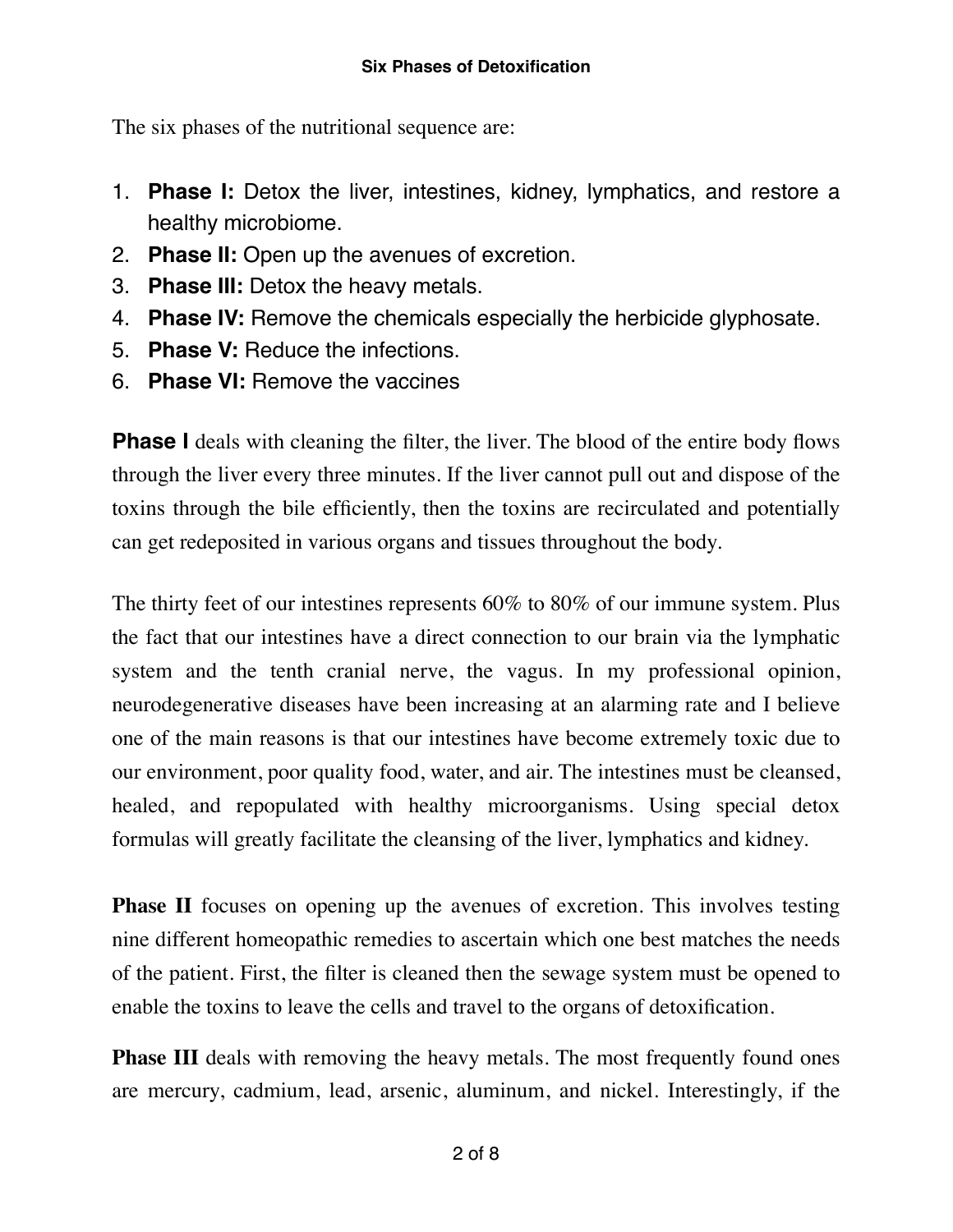## **Six Phases of Detoxification**

heavy metals are not removed, it is next to impossible to get rid of infections. It appears that the heavy metals impede the function of the immune system. In addition, if the body is deficient in trace minerals (zinc, selenium, manganese, copper, chromium, iodine, indium, molybdenum, iron, and cobalt as part of B12), the body will not let go of the heavy metals. Unfortunately, most people are deficient in trace minerals. A quick check of one's oral pH first thing in the morning will give a good indication of one's mineral reserves. If your oral pH is too acidic (pH below 6.5) then your mineral reserves are low.

**Phase IV** focuses on the removal of all kinds of chemicals especially the herbicide glyphosate. This toxic herbicide is now ubiquitous in our environment and even found in our rain water; it is also a known carcinogen. Not only does glyphosate cause cancer, it causes leaky gut, leaky brain, primary cause for allergies and general inflammation. Contrary to what the Monsanto executives say it is a poison that will wreak havoc on your body.

**Phase V** uses special natural antibiotics to reduce the burden of infections. One must be cognizant of the fact that if the body is burdened with a congested liver, toxic intestines, poorly functioning kidneys, slugged up drainage system (lymphatics), heavy metal contamination, chemical toxins, and a weakened immune system (low functioning thyroid and adrenals) and nutritional deficiencies it is virtually impossible to get rid of infections. It is for this reason taking antibiotics to "kill" pathogens is futile and invariably the infections comes back within two weeks after the antibiotics are stopped. The reason why infections exist is because of a polluted terrain and a weakened immune system.

**Phase VI** deals with the removal of trapped vaccines. This is one area which most conventional and many integrative practitioners are not aware of. The truth is that many patients have childhood vaccines, medications, and toxins trapped in various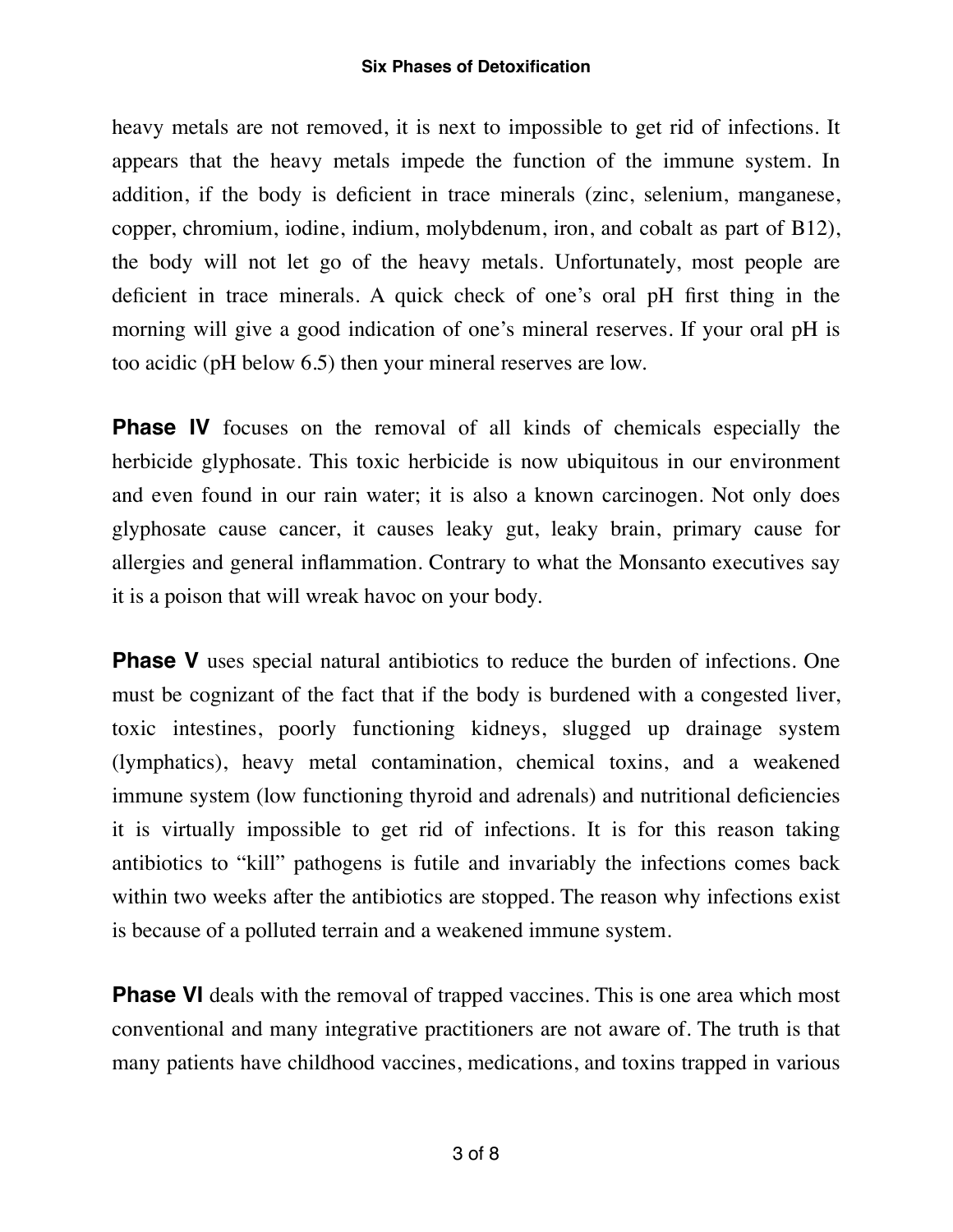organs and tissues of the body. How do I know. The following case studies verify this fact.

**Phase I Supplements:** Detox the liver, intestines, kidney, lymphatics, and restore a healthy microbiome.

**1. Glutathione:** Highest concentration is in the liver. It binds to and helps move mercury and other heavy metals out of the tissues and functions as a powerful antioxidant and detoxifier. It protects cells from free radicals and oxidative stress and boosts the immune system. Glutathione's strong antioxidant properties make it suitable in cases of cancerous tumors and lipomas. It also helps the liver detox chemicals and other foreign substances from the blood. It is not able to cure cancer, but several studies suggest that the growth of new cancer cells may be reduced. It also helps protect and reduce the incidence of peripheral neuropathy during chemotherapy with cisplatin drugs.

**Note:** I test three different manufacturers of glutathione: Premier Research, Max International, and Quicksilver. There is no one formula that fits all patients. Most of the supplements presented are available from **www.ghsdoc.com/ shop/**

2. **C3 Curcumin Complex:** Bolsters your immune system, anti-inflammatory, helps regulate digestion, reduces joint and muscle pain, supports brain health and cognitive function, and aids cardiovascular function. Must be taken with a high quality organic, cold pressed oil like sunflower, safflower, or turmeric oil to increase absorption. **www.ghsdoc.com/shop/** (Designs for Health).

3. **Cataplex B:** (Standard Process Labs) - Supplies the B-complex vitamins to support liver function. Helps balance the autonomic nervous system by stimulating the sympathetics portion. **www.ghsdoc.com/shop/**

4. **Cataplex G:** (Standard Process Labs) - Supplies the lipotrophic factors for digesting fats; stimulates the parasympathetic part of the autonomic nervous system. Aids the liver in the detoxification process. **www.ghsdoc.com/shop/**

5. **Milk Thistle:** Assists in regenerating the liver, promotes bile flow, and is a good antioxidant. I use Energetix brand and Designs for Health brand because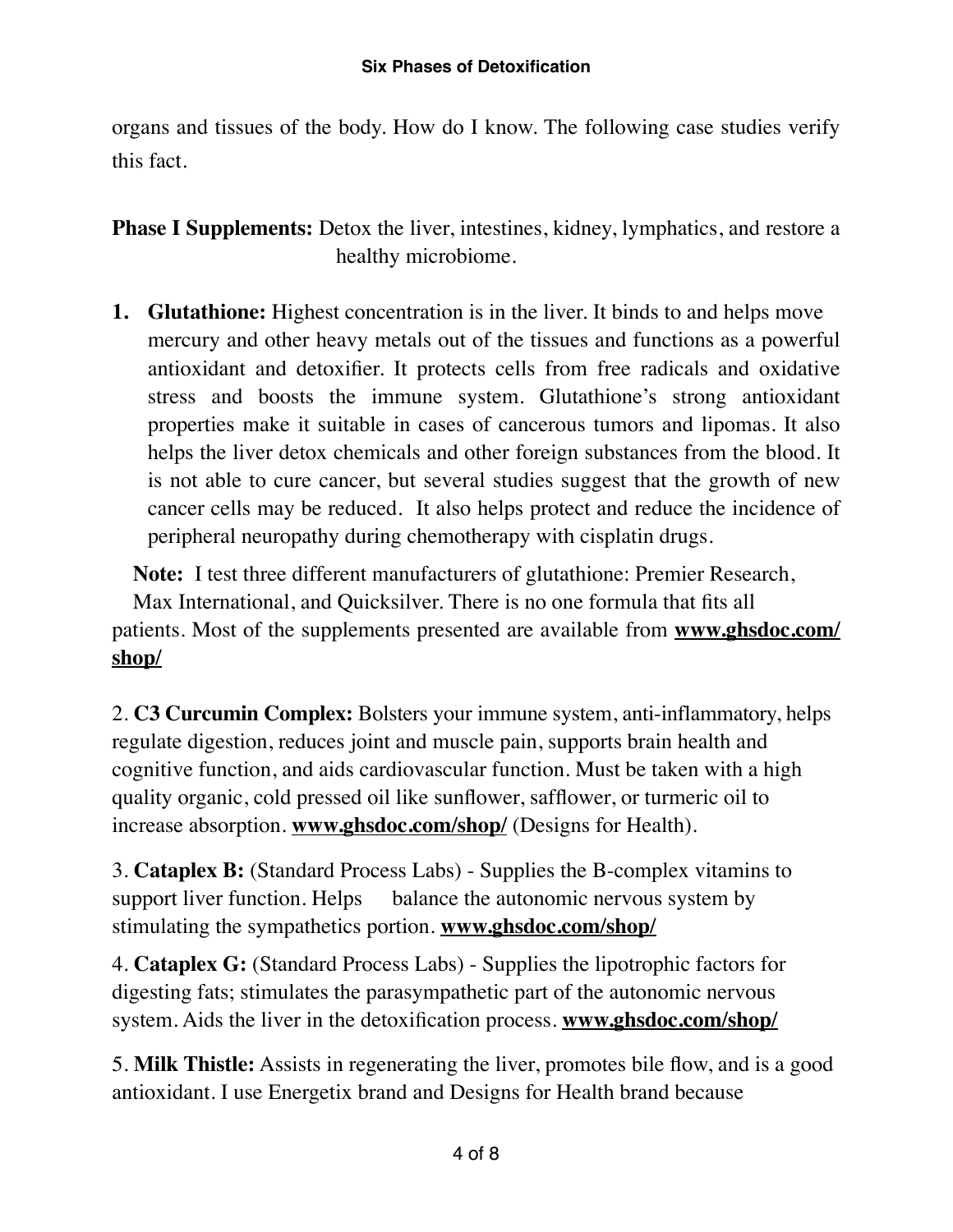the latter has no alcohol. Possible downside of the Energetix brand is that it has 22-28% ethyl alcohol; patients with candida cannot handle the alcohol. **www.ghsdoc.com/shop/**

6. **Liver Chi:** It is an all natural herbal formula to support liver health and detoxification. The herbs in Liver Chi (Bupleurum chinensis, Schizandra chinensis, Smilax glabrahave) have been used for centuries in traditional Chinese medicine as liver tonics and revered for their detoxification properties.

Available at ICNR, Inc. (**www.ghsdoc.com/shop/**)

7. **Food Grade Diatomaceous Earth:** This product is very effective in killing parasites, absorbing toxins, and scraping the intestinal walls of mucous plaque. Available on Amazon.

8. **Agri-Mectin or IverMectin:** A veterinary product that is safe for humans. Developed by the Japanese and is every effective in killing parasites. Probably the world's most profound anti-viral agent but inexplicably goes unused in the battle against human viral infections, such as COVID-19 coronavirus. Just a single dose of Agri-Mectin abolishes COVID-10 coronavirus in a lab dish. Agri-Mectin works additively with zinc to control viral and bacterial infections.

Dosage: one cc per 100 pounds body weight. Second dose given two weeks later. Available on **[www.statelinetack.com](http://www.statelinetack.com)**.

**Note:** Australia's The Centre for Digestive Disease (CDD) Medical Director Professor Thomas Borody MB, BS, BSc(Med), MD, PhD, DSc, FRACP, FACP, FACG, AGAF, says FDA and TGA approved Ivermectin which he uses regularly in his hospital, has shown positive results for COVID-19.

9. **Serum D3**: It is a pro-hormone. Boosts the immune system, inhibits the replication of cancer cells, and supports the heart. Most cancer patients are deficient. Recommended dosage: 10 drops directly on the tongue upon arising. Contrary to what your physician my say, blood levels for cancer patients should be between 70 - 100 ng/ml. available at: **www.ghsdoc.com/shop/** (Premier Research's Serum D3).

10. **Kaqun Drops:** A liquid probiotic with over 60 different species. Recommend dosage: start with 15 drops in one ounce of spring water upon arising and before bedtime. After two weeks reduce dosage to five drops twice a day. Available from **www.ghsdoc.com/shop/**.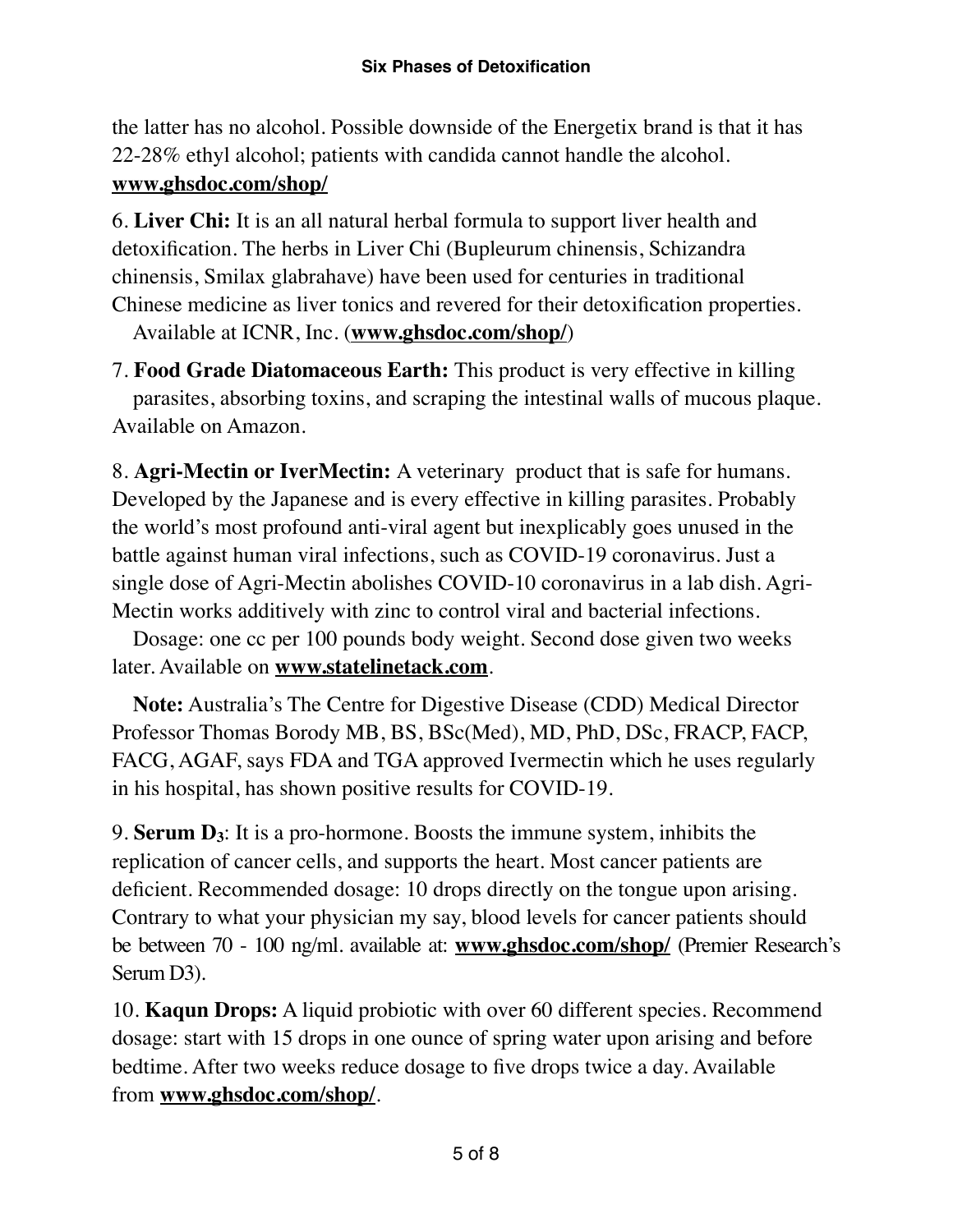11. **Bravo Probiotic:** One of the best probiotic yogurts on the market especially for cancer patients. It has 42 microorganisms, colostrum, and GcMAF (glycoprotein macrophage activating factor). It also comes in a non-dairy form.

Available at: **www.bravo-probiotic-yogurt.com/category/bravo-yogurt**

12. **Ph Balancer:** This product is made with non-GMO and organic whole foods, herbs, and extracts. Contains a complete trace mineral profile. Cancer patients invariably are too acidic. An acid pH lowers the oxygen level of tissues and cancer growth is enhanced. If the body is deficient in trace minerals it will not release the heavy metals. Dosage has to be tested. Available from www.Mother Earth Labs.com

13. **Pure Synergy:** This product is made from sixty organic and wildcrafted herbs, grasses, medicinal mushrooms and minerals. It represents living food.

- Chlorophyll is one of the best detoxifiers for the body plus supplies vital nutrients for the body to heal. Dosage has to be tested. Available from **www.ghsdoc.com/shop/**.
- 14. **Clinicians Preference:** Organic, cold pressed formula that provides an 11:1 ratio of omega 6 to omega 3 oils. A vegetable based oil derived from flax oil, evening primrose oil, pumpkin seed oil, and extra virgin coconut oil. Organic, cold pressed Omega 6 oil is anti-inflammatory and helps rebuild the cell membranes. Omega 6 oil acts as a magnet pulling oxygen into the cell. Cancer cannot survive in a highly oxygenated environment. Dosage has to be tested. Available from **www.ghsdoc.com/shop/**.
- 15. **Indiumease:** Indium is the 49th metal in the periodic table of elements. It opens up all the endocrine organs enabling them to absorb trace minerals. It also is documented to extend one's life. Dosage: three drops directly on the tongue. No food for 10 minutes after taking it. Available from **www.ghsdoc.com/shop/**.
- 16. **Zymessence:** The best systemic enzyme on the market today. It is antiinflammatory, antibacterial, mildly antiviral, dissolves foreign protein in the blood and lymphatics, and breaks down the biofilm surrounding cancers. Dosage has to be tested. Available at **[www.drwongsessentials.com/zymessence/](http://www.drwongsessentials.com/zymessence/)**.
- 17. **Kidney Chi:** It is an all natural herbal formula (Centella asiatica, Lygodium japonicum, Rosa laevigata, Smilax china) that can be used to support kidney and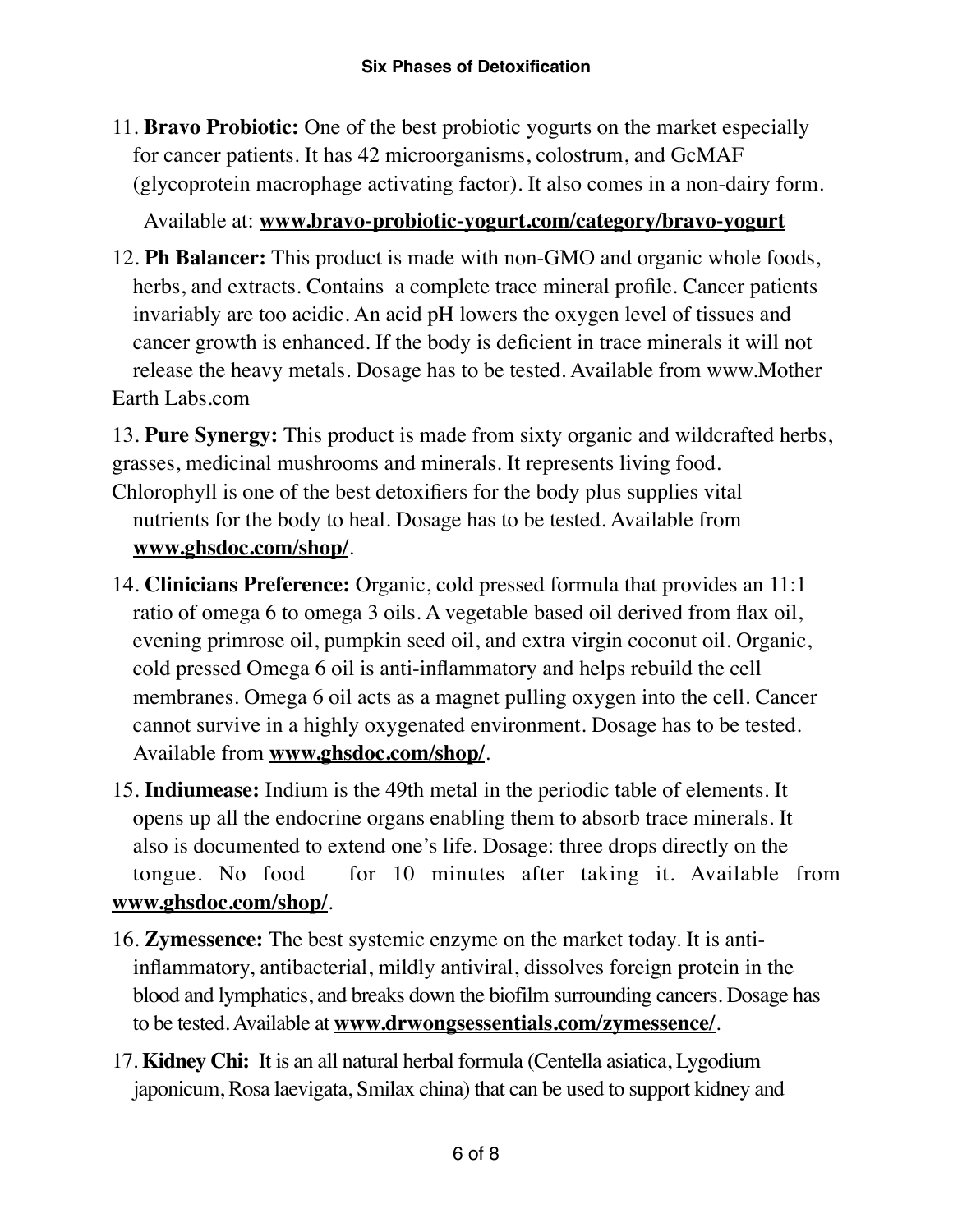bladder health. Can be combined with Asparagus Extract, an excellent diuretic agent that helps cleanse the kidney. Dosage has to be tested. Available from **www.ghsdoc.com/shop/**.

18. **AMLA -C**: Highest concentration of any food based vitamin C (made from Indian goose berries). Most vitamin Cs are ascorbic acid which is the antioxidant fraction of vitamin C. Dosage has to be tested. Available at **www.ghsdoc.com/shop/**.

19. **Cordyceps CS4:** It is an adaptogenic mushroom that enables the adrenals to

- recuperate and function in the resistance stage instead of the exhaustion stage. It is anti-inflammatory, boosts the immune system, increases stamina, and very effective against all forms of cancer. Dosage: three tablespoons per day (for cancer patients). 3 capsules 2x/dayAvailable at **www.ghsdoc.com/shop/**.
- 20. **Mag**  $O_7$ **:** Ozonated form of magnesium that releases  $O_2$  breaking down solidified fecal matter in the colon. Removes debris and plaque from intestines and effective against parasites. Dosage: take four capsules before bedtime for one week. If patient is still eliminating chunks at the end of the week, must continue for two or three weeks until all large masses are gone. Available at **www.ghsdoc.com/shop/**.
- 21. **Liposomal Vitamin C with Lipoic acid:** quenches free radicals, regenerates antioxidants, and alleviates pain. Dosage has to be tested. Available from **[www.Quicksilver.com](http://www.Quicksilver.com)**.
- 22. **Superoxide Dismutase (SOD):** SOD is an enzyme found in all living cells. It is essential for liver detoxification. Dosage has to be tested. Available at **www.ghsdoc.com/shop/**.

The more years I practice the more conservative I become. My mantra is less is more especially when it comes to supplements. Define the "splinters" or initiators and define the specific supplements to detox them. You will be amazed how fast the body responds.

23. **Kaqun Water:** Dr. Robert Lyon patented a water that has four molecules of oxygen. Very effective in passing through corrupted cell membranes. One and half liters per day will raise the oxygen content inhibiting growth of cancer cells. Also recommended are 50 minute baths in a more concentrated form. For